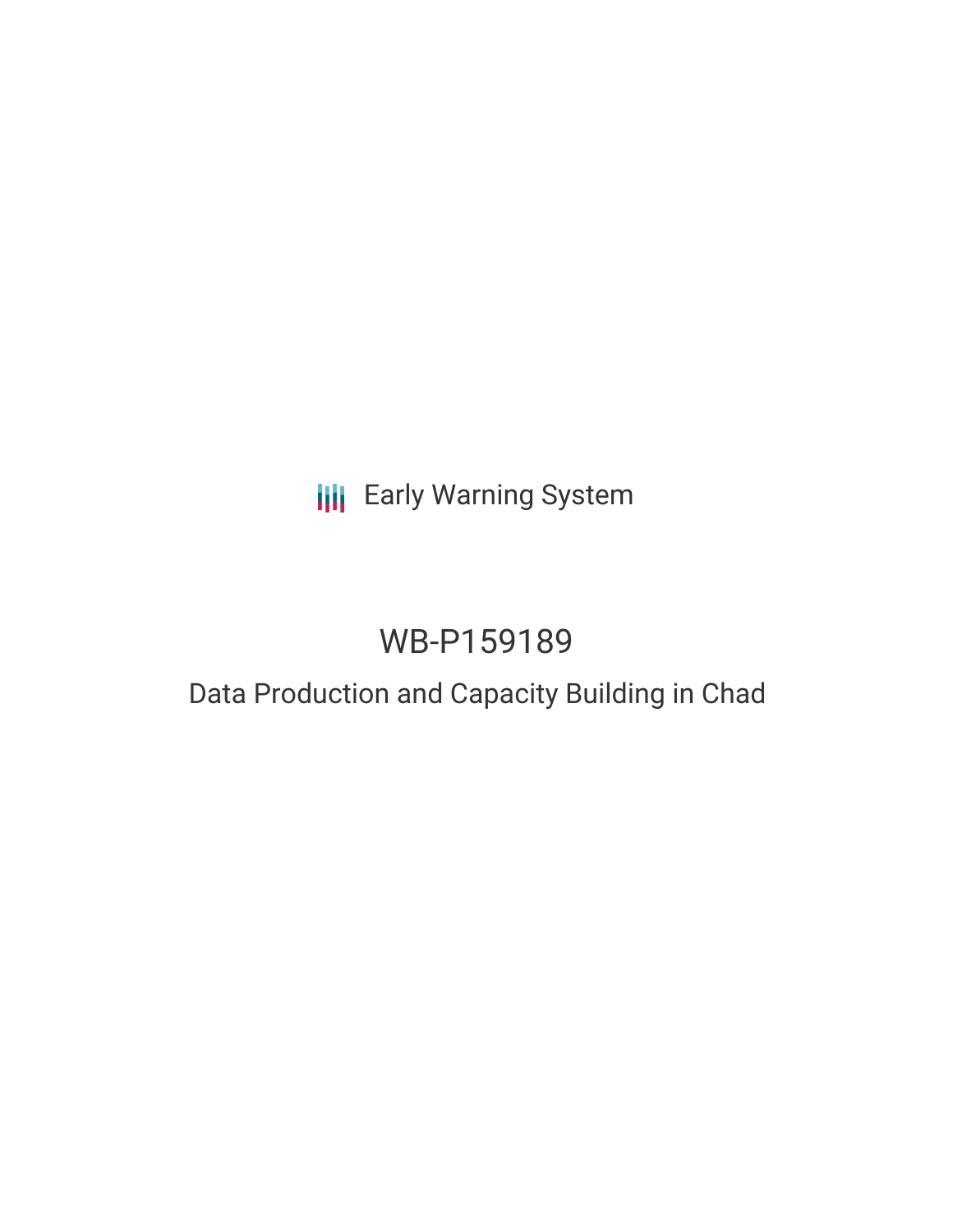

#### **Quick Facts**

| <b>Countries</b>              | Chad                                                        |
|-------------------------------|-------------------------------------------------------------|
| <b>Financial Institutions</b> | World Bank (WB)                                             |
| <b>Status</b>                 | Active                                                      |
| <b>Bank Risk Rating</b>       | C                                                           |
| <b>Voting Date</b>            | 2016-10-05                                                  |
| <b>Borrower</b>               | Ministry of Planning, Economy and International Cooperation |
| <b>Sectors</b>                | <b>Technical Cooperation</b>                                |
| <b>Project Cost (USD)</b>     | $$1.50$ million                                             |
|                               |                                                             |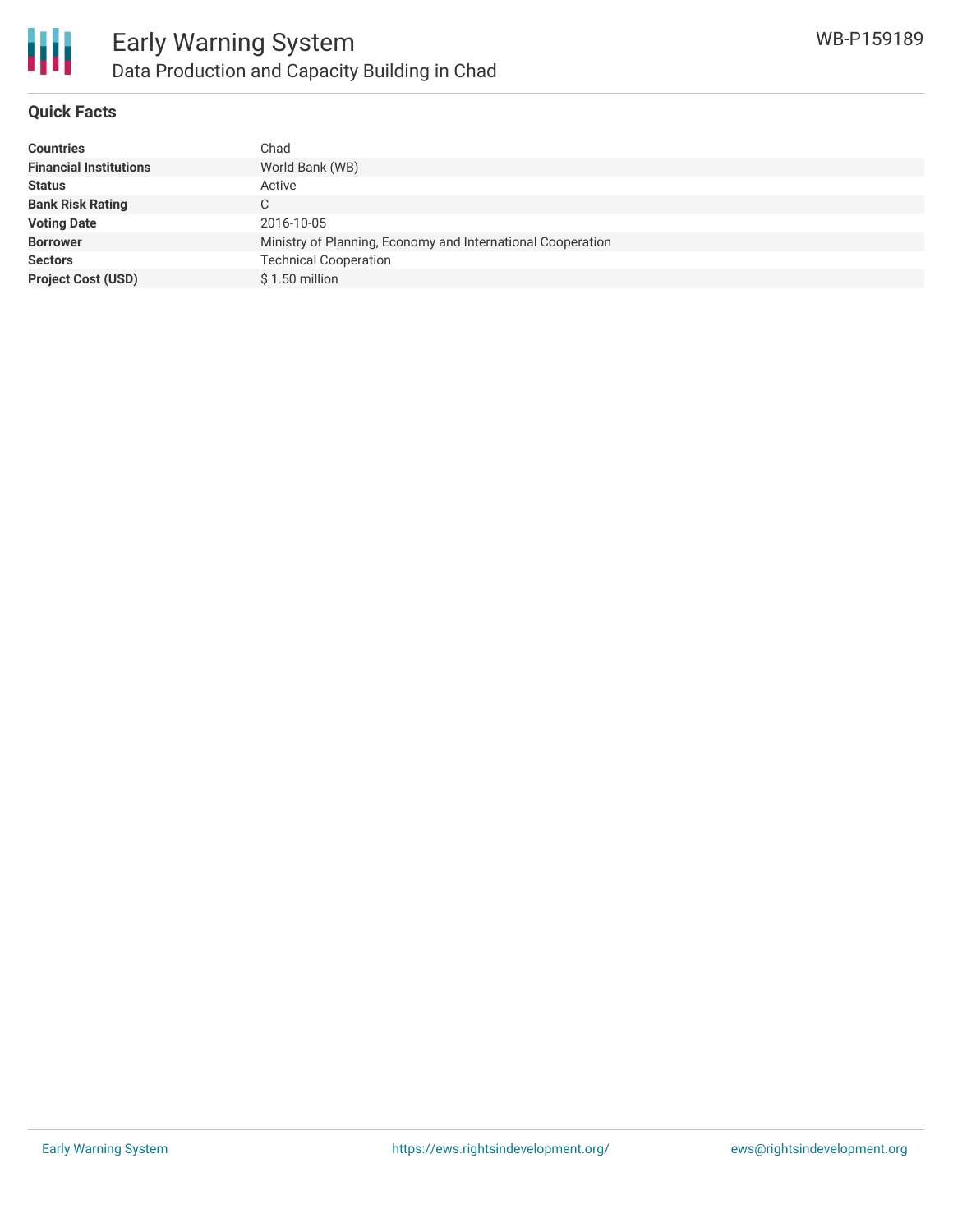

#### **Project Description**

The overall development objective of this project is to support the Government of Chad in improving the availability and quality of poverty and other socioeconomic data to inform policy monitoring and planning through the implementation of a new consumption-based household survey in 2017, and associated capacity building activities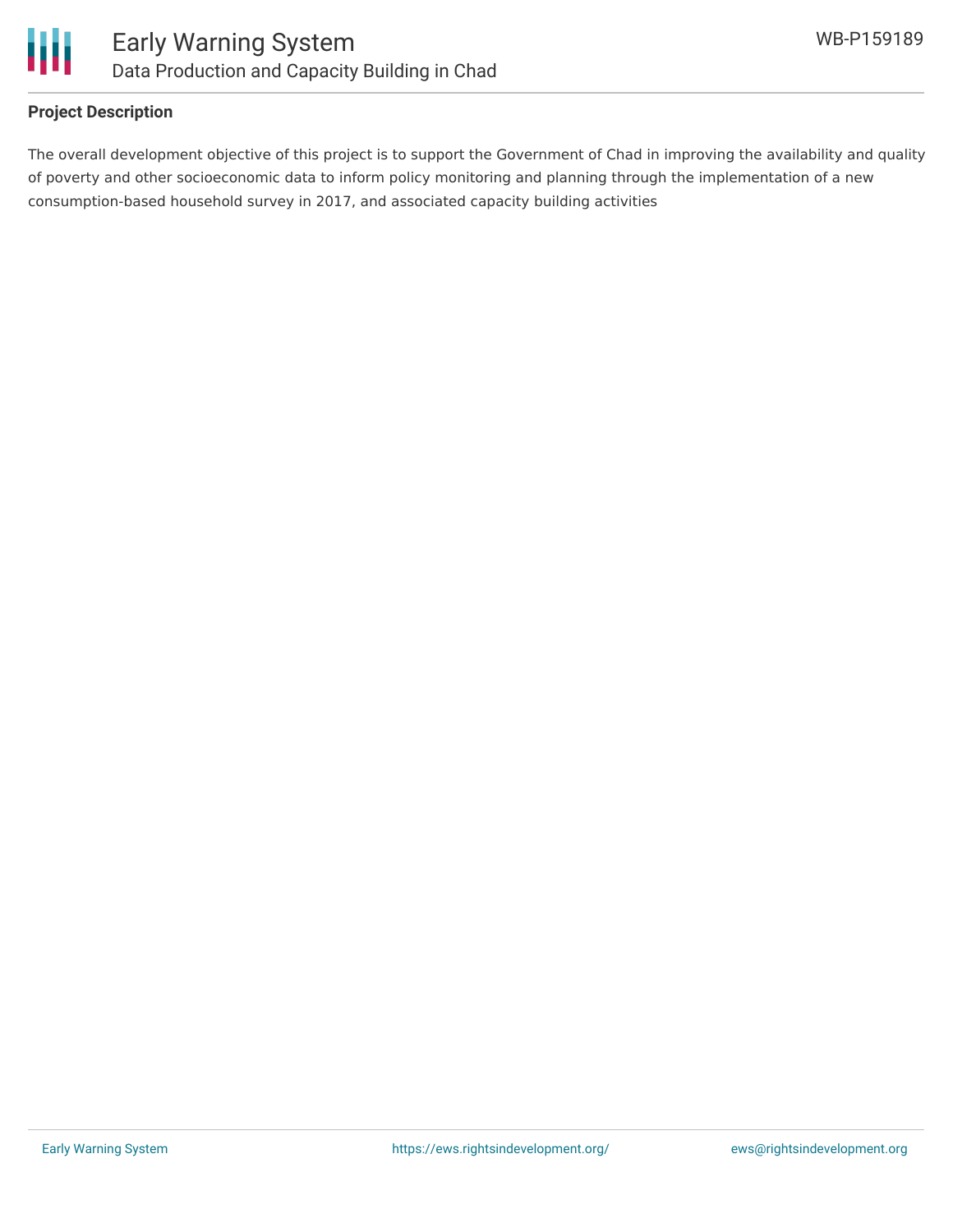

### Early Warning System Data Production and Capacity Building in Chad

#### **Investment Description**

World Bank (WB)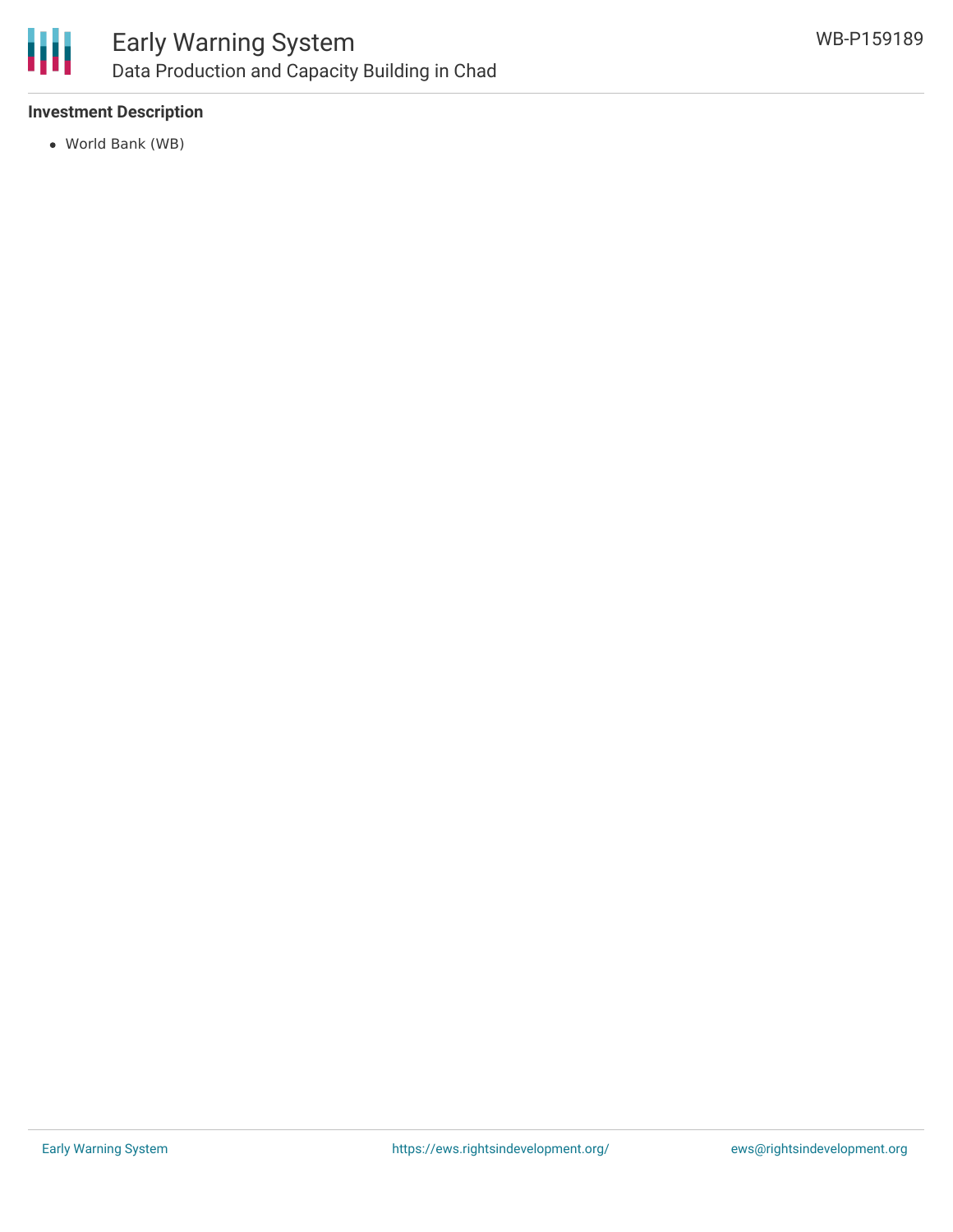#### **Contact Information**

Name: INSEED Contact: Ousman Abdoulaye Haggar Title: Directeur General Tel: 0023522526613 Email: abdoulaye\_haggar@yahoo.fr

#### ACCOUNTABILITY MECHANISM OF WORLD BANK

The World Bank Inspection Panel is the independent complaint mechanism and fact-finding body for people who believe they are likely to be, or have been, adversely affected by a World Bank-financed project. If you submit a complaint to the Inspection Panel, they may investigate to assess whether the World Bank is following its own policies and procedures for preventing harm to people or the environment. You can contact the Inspection Panel or submit a complaint by emailing ipanel@worldbank.org. You can learn more about the Inspection Panel and how to file a complaint at:

http://ewebapps.worldbank.org/apps/ip/Pages/Home.aspx.